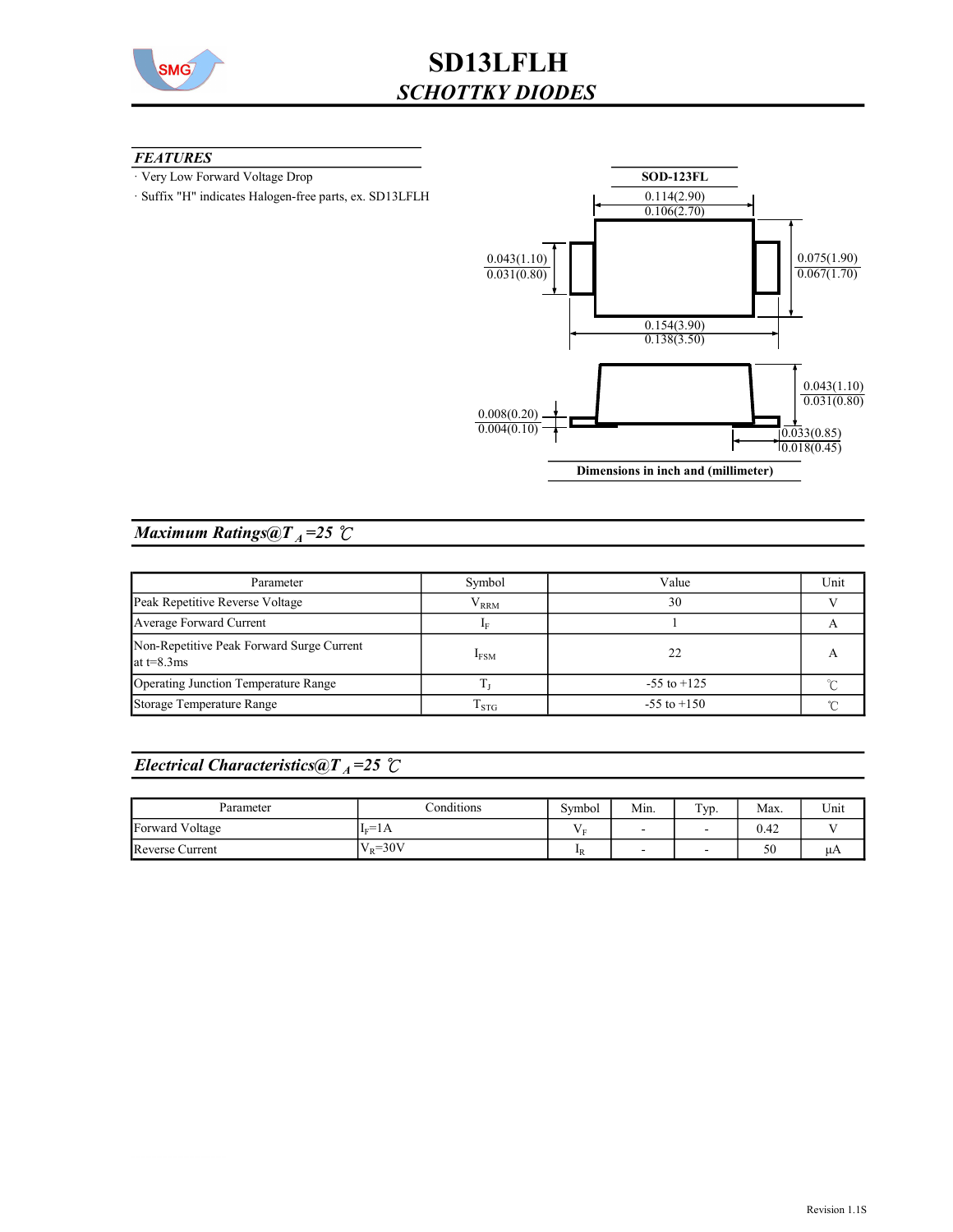

# SD13LFLH SCHOTTKY DIODES

## RATINGS AND CHARACTERISTIC CURVES





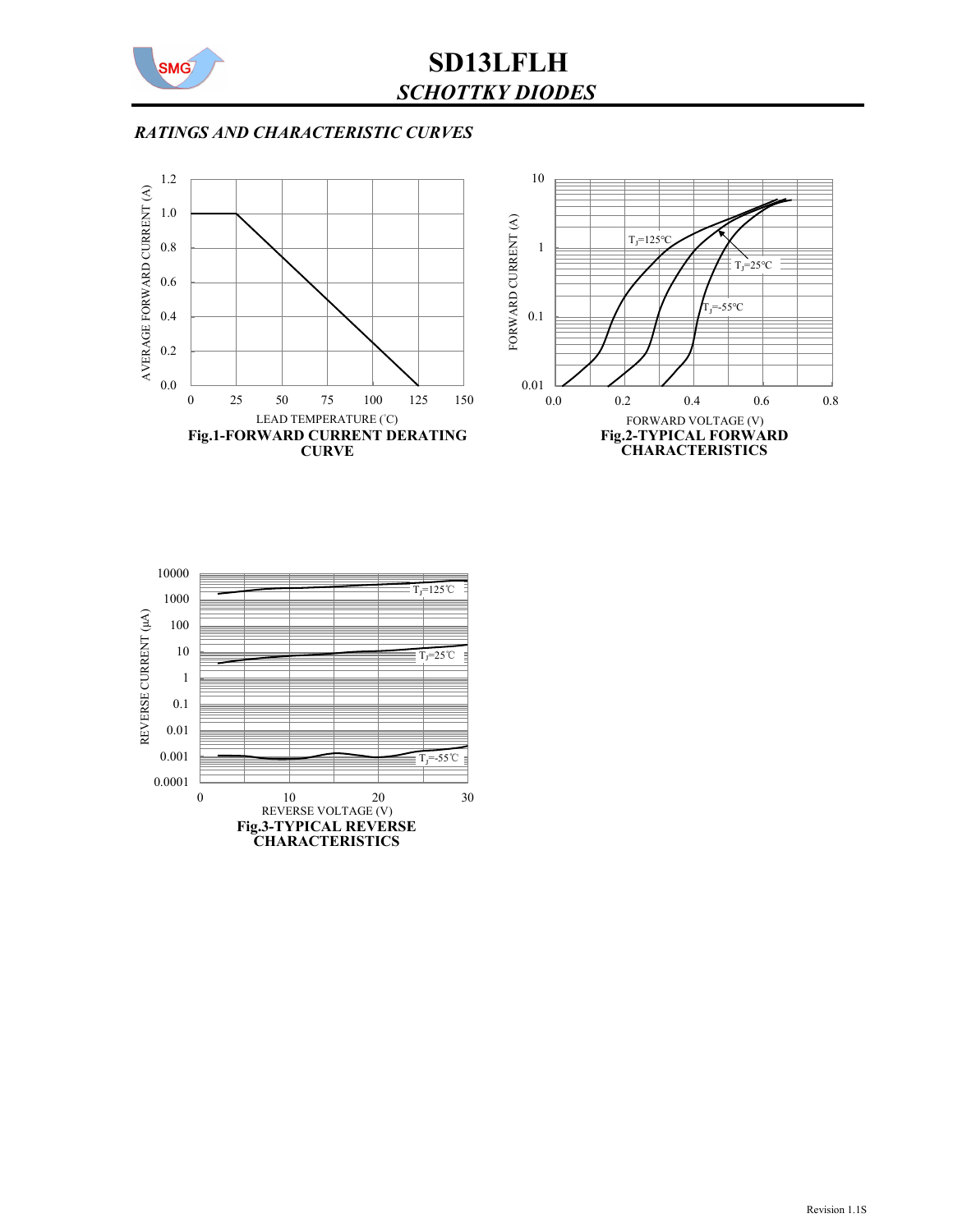

# TAPE & REEL SPECIFICATION



| Item                   | Symbol         | <b>SOD-123FL</b>  |
|------------------------|----------------|-------------------|
| Carrier width          | $A_0$          | $4.15 \pm 0.10$   |
| Carrier length         | $B_0$          | $2.15 \pm 0.10$   |
| Carrier depth          | K              | $1.60 \pm 0.10$   |
| Sprocket hole          | d              | $1.50 \pm 0.10$   |
| Reel outside diameter  | D              | $178.00 \pm 2.00$ |
| Feed hole width        | $D_0$          | $13.00 \pm 0.50$  |
| Reel inner diameter    | $D_1$          | MIN. 54.00        |
| Sprocke hole position  | E              | $1.75 \pm 0.10$   |
| Punch hole position    | F              | $3.50 \pm 0.10$   |
| Sprocke hole pitch     | $P_0$          | $4.00 \pm 0.10$   |
| Punch hole pitch       | $P_1$          | $4.00 \pm 0.10$   |
| Embossment center      | P <sub>2</sub> | $2.00 \pm 0.10$   |
| Overall tape thickness | T              | MAX. 0.25         |
| Tape width             | W              | $8.00 \pm 0.30$   |
| Reel width             | W1             | $8.40 \pm 1.50$   |

#### ORDER INFORMATION

| Раскад    | $Reel$ s<br>17e |  |
|-----------|-----------------|--|
| SOD-123FI | 711             |  |

## MARKING CODE

| Part Number | Marking Code |
|-------------|--------------|
| SD13LFLH    |              |